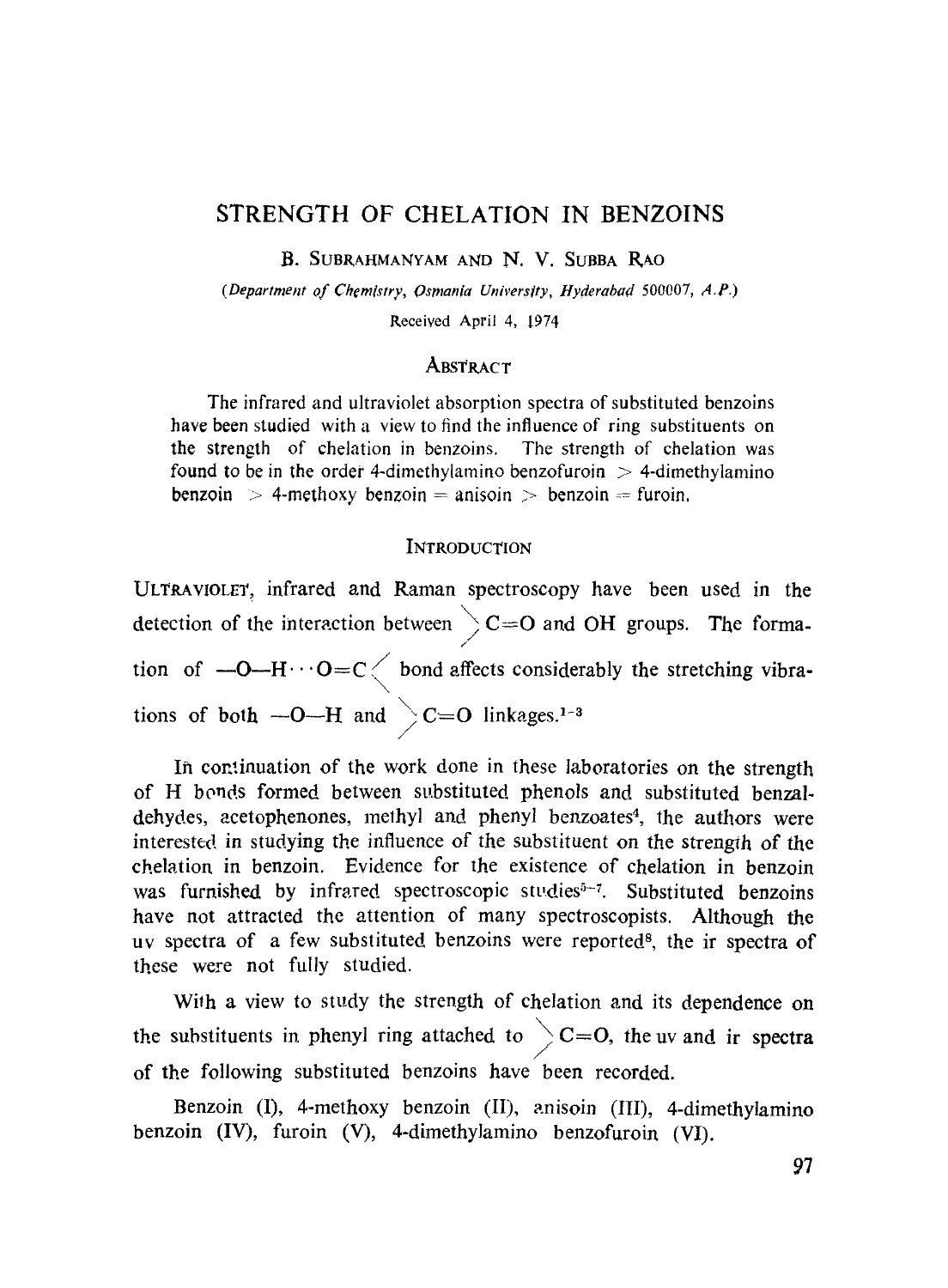#### **EXPERIMENTAL**

The compounds I to VI were prepared by procedures available in the literature.<sup> $9-a$ , b, c</sup> The ir spectra were recorded on Perkin-Elmer 337 grating spectrophotometer in dilute solutions of  $\text{CC}l_4$  using  $0.5$  mm NaCl cells. The uv absorption measurements were made in  $95\%$  ethanol using Hilger Watt UVISPEK, and 1 cm fused silica cells. The OH and  $\bigg\}$  C=0 /. stretching frequencies together with  $\lambda_{max (uv)}$  are presented in Table I.

## DISCUSSION

Different conformations for benzoin are possible due to free rotation around C--C bond between  $\searrow$  C=O and --CHOH groups.

In dilute  $CCI<sub>4</sub>$  solution benzoin was found to give single, quite symmetrical vibration band for OH at 3462 cm<sup>-1</sup> and. for  $\geq$  C=O at 1681 cm<sup>-1</sup>. / The OH band at 3462 cm<sup>-1</sup> is lower by 138 cm<sup>-1</sup> as compared to the monomer band  $3600 \text{ cm}^{-1}$  of benzyl alcohol (Table I). The lowering in OH frequency suggests the participation of OH in hydrogen bond formation. The insensitivity of OH and  $\bigg\}$ C=O bands to changes in concentration / indicate the absence of intermoleeular hydrogen bonds. So benzoin is stabilised solely as a chelate in  $\text{CC}l_4$  solution (Fig. 1 *a*). Similar is the case with other benzoins under study.



The shifts of OH fundamental frequency is used to establish the reltaive strengths of hydrogen bonds, lower OH frequencies being associated with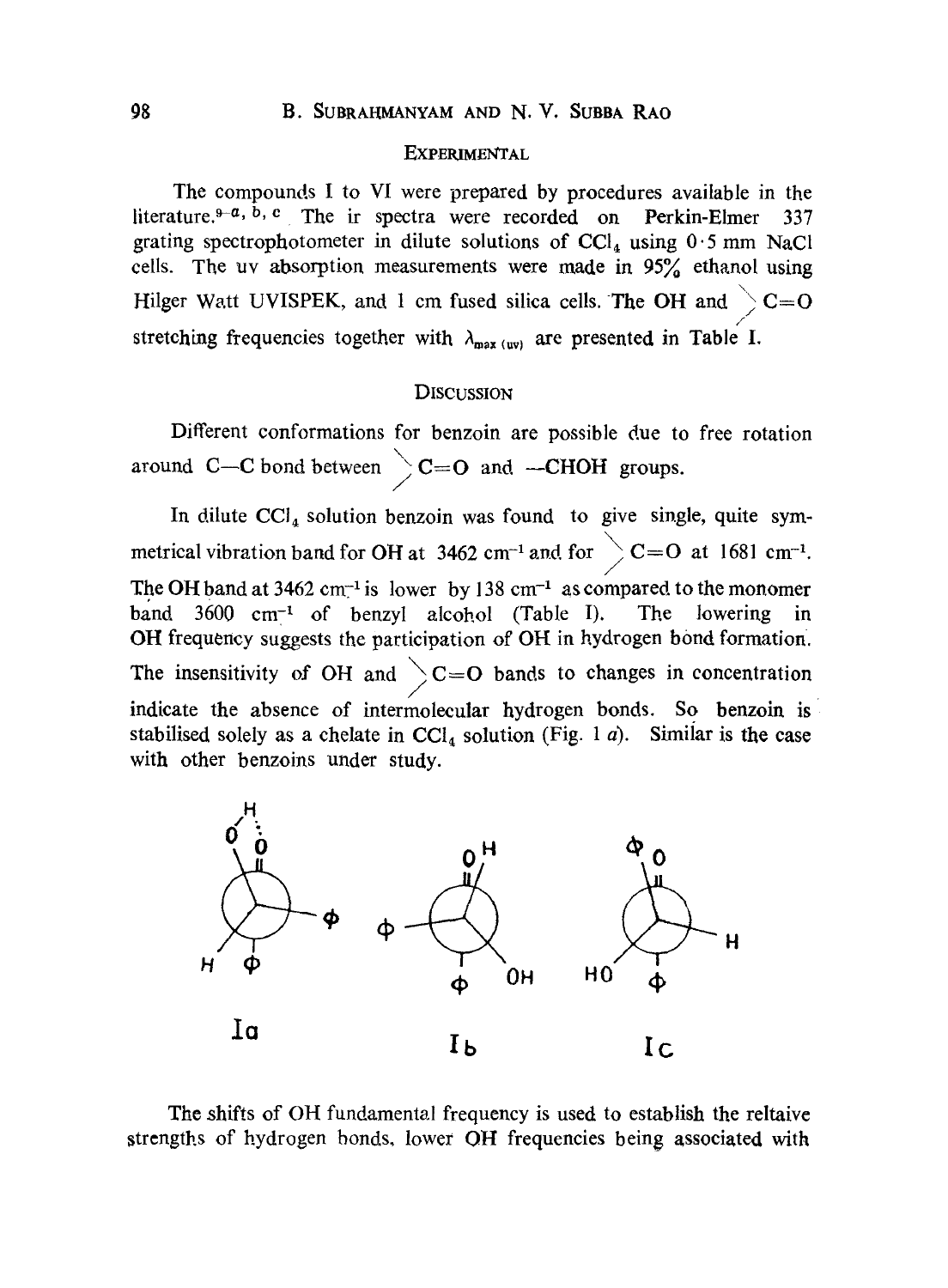stronger hydrogen bonds<sup>10</sup>. As the  $\triangle v_{OH}$  of benzoin is not so great as in other chelate compounds like salicylaldehyde<sup>11, 12</sup>, enols of  $\beta$ -diketones<sup>13-15</sup>, chelation in this compound appears to be weak. This is also evident from the very small change in  $\sum C=O$  frequency (1681 cm<sup>-1</sup>) as compared to that in deoxybenzoin<sup>16</sup> (1685 cm<sup>-1</sup>).

The weak chelation may be due to the absence of conjugation in the chelate ring as found in salicylaldehyde or enols of  $\beta$ -diketones, which is stabilised by resonance. It may also be due to small ehelate ring. Chelation in 5 membered ring systems was found to be weaker than in 6 or 7 membered ring systems<sup>17</sup>.

The magnitude of  $\triangle v_{OH}$  in furoin is almost the same as in benzoin. So the strength of chelation in these two compounds may be of the same order. The  $\triangle v_{OH}$  values in 4-methoxy benzoin (II), 4, 4'-dimethoxy benzoin (Anisoin) (III) and 4-dimethyl amino benzoin (IV) are larger than in the case of benzoin. Likewise in 4-dimethyl amino benzofuroin the  $\triangle v_{\text{OR}}$ is Iarger than that in furoin (V). The lowering of OH frequency in these compounds is explicable in terms of the donor ability of the carbonyl oxygen atom.

The methoxyl and dimethylamino groups in the 4-position, by their mesomeric interaction, enhance the  $\geq$  C=O polarisation and hence the donor ability of the carbonyl oxygen. With the increase in donor ability the carbonyl oxygen attracts the hydrogen of the O-H strongly resulting in a weakening of O-H linkage and lowering of its vibrationai frequency.

As the strength of hydrogen bond is determined by the magnitude of  $\Delta v_{\text{OH}}$ , strength of chelation in benzoins studied, is in the order of 4-dimethylamino benzofuroin  $>$  4-dimethyl amino benzoin  $>$  4-methoxy benzoin  $=$ anisoin  $>$  benzoin  $=$  furoin.

Further, as the donor ability depends upon the extent of  $\gtrsim$  C=O polarisation which determines the  $\geq C=O$  frequency and  $\lambda_{\text{max}}$  of K band in uv absorption spectra, correlations between  $\triangle v_{\text{OH}}$ ,  $v_{\text{C}=0}$  and  $\lambda_{\text{max}}$  are expected. Data in Table I shows good correlations between  $\triangle v_{OH}$  and  $v_{C=0}$  in all the benzoins studied. But the correlation of  $\triangle v_{OH}$ , with  $\overline{\lambda_{\text{max}}}$  breaks in the case of furoin and dimethylamino benzofuroin. This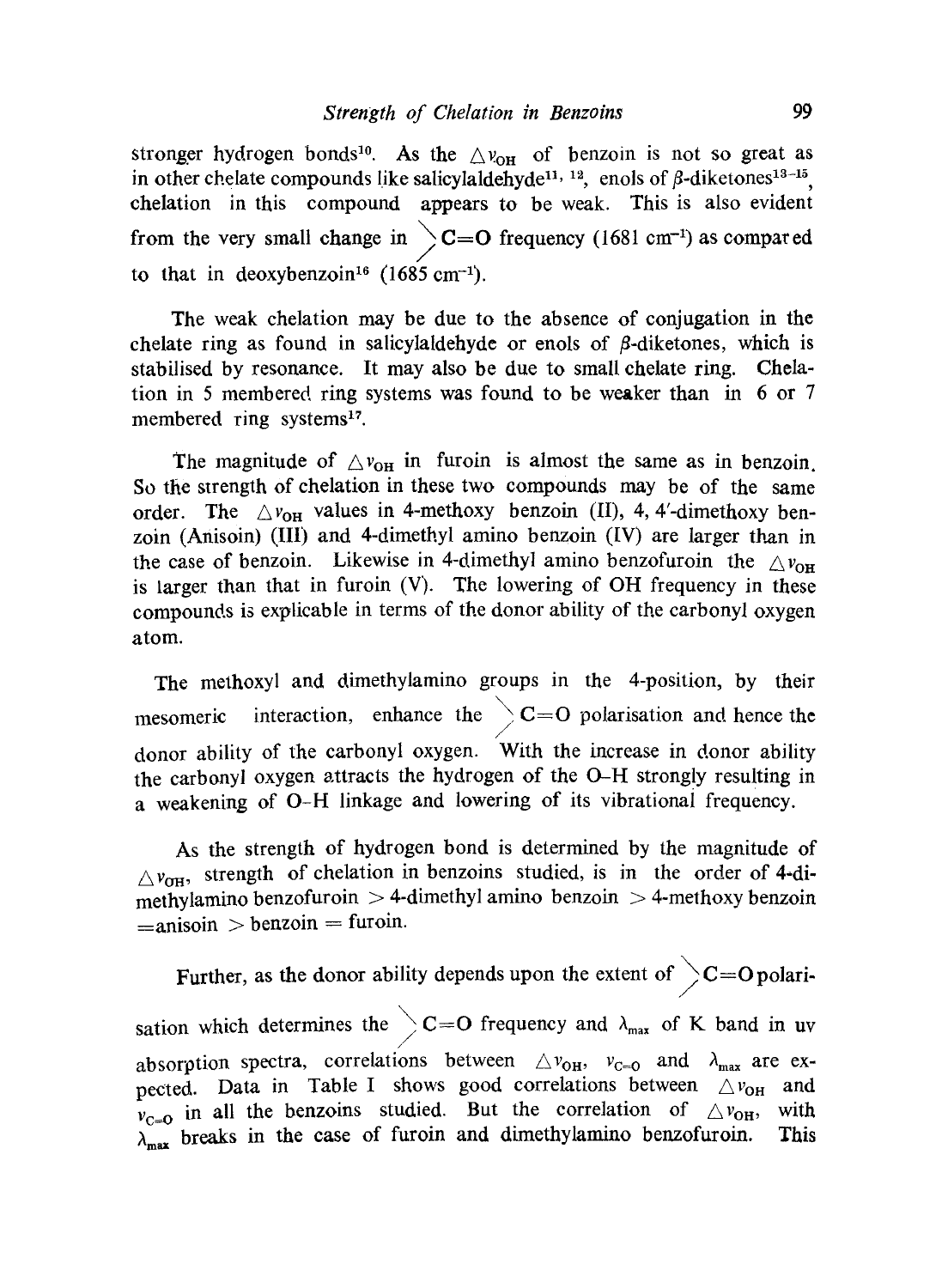may probably be due to the fact that  $v_{OH}$  and  $v_{C=0}$  reflect the behaviour of the molecule in the ground state and  $\lambda_{\text{max}}$  that of the excited state.

## TABLE I

 $\sum_{n=0}^{\infty} C_{n} = 0$  and  $\sum_{n=0}^{\infty} C_{n} = 0$  are stretching frequencies (ir) and  $\lambda_{\max}$  of K band (uv) in substituted benzoins



| $R_1$                  | $R_{2}$                                             | $v_{\rm out}$ | $\bigtriangleup$ $v_{\text{off}}$<br>$(v_{\text{OH}} - v_{\text{OH}})$<br>$(cm-1)$ benzyl benzoin<br>alcohol | $v_{c=0}$<br>$(cm^{-1})$ | $\lambda_{\max}$<br>(mn) |
|------------------------|-----------------------------------------------------|---------------|--------------------------------------------------------------------------------------------------------------|--------------------------|--------------------------|
| I $C_6H_5$             | $C_6H_5$                                            | 3462          | 138                                                                                                          | 1681                     | 248                      |
| II 4-OC $H_3C_6H_4$    | $C_6H_5$                                            | 3455          | 145.                                                                                                         | 1677                     | 283                      |
| III $4-OCH3C6H4$       | $4$ -OCH <sub>3</sub> C <sub>6</sub> H <sub>4</sub> | 3455          | 145                                                                                                          | 1677                     | 283                      |
| IV $4-N(CH_3)_2C_6H_4$ | $C_6H_5$                                            | 3435          | 165                                                                                                          | 1670                     | 348                      |
| $V C4H3O$ (furyl)      | $C_4H_3O$ (furyl)                                   | 3462          | 138                                                                                                          | 1681                     | 277                      |
| VI $4-N(CH_3)_2C_6H_4$ | $C_4H_3O$                                           | 3428          | 184                                                                                                          | 1659                     | 348                      |

#### **REFERENCES**

| 1. Murthy, G. V. L. N. and<br>Seshadri, T. R. | Proc. Ind. Acad. Sci., 1941, 14, 593.                              |
|-----------------------------------------------|--------------------------------------------------------------------|
|                                               | . <i>Ibid.</i> , 1942, 15, 154.                                    |
| 2. Davies, M. M.                              | J. Chem. Phys. 1948, 16, 274.                                      |
| 3. Plyler, $E$ , $K$ .                        | J. Res. Nat. Bur. Stds., 1952, 48, 281.                            |
| 4. Subrahmanyam, B.                           | Ph.D. Thesis submitted to Osmania University, Hyderabad,<br>India. |
| 5. Wulf, O. R. and<br>Liddel, U.              | J. Amer. Chem. Soc., 1935, 57, 1464.                               |

100